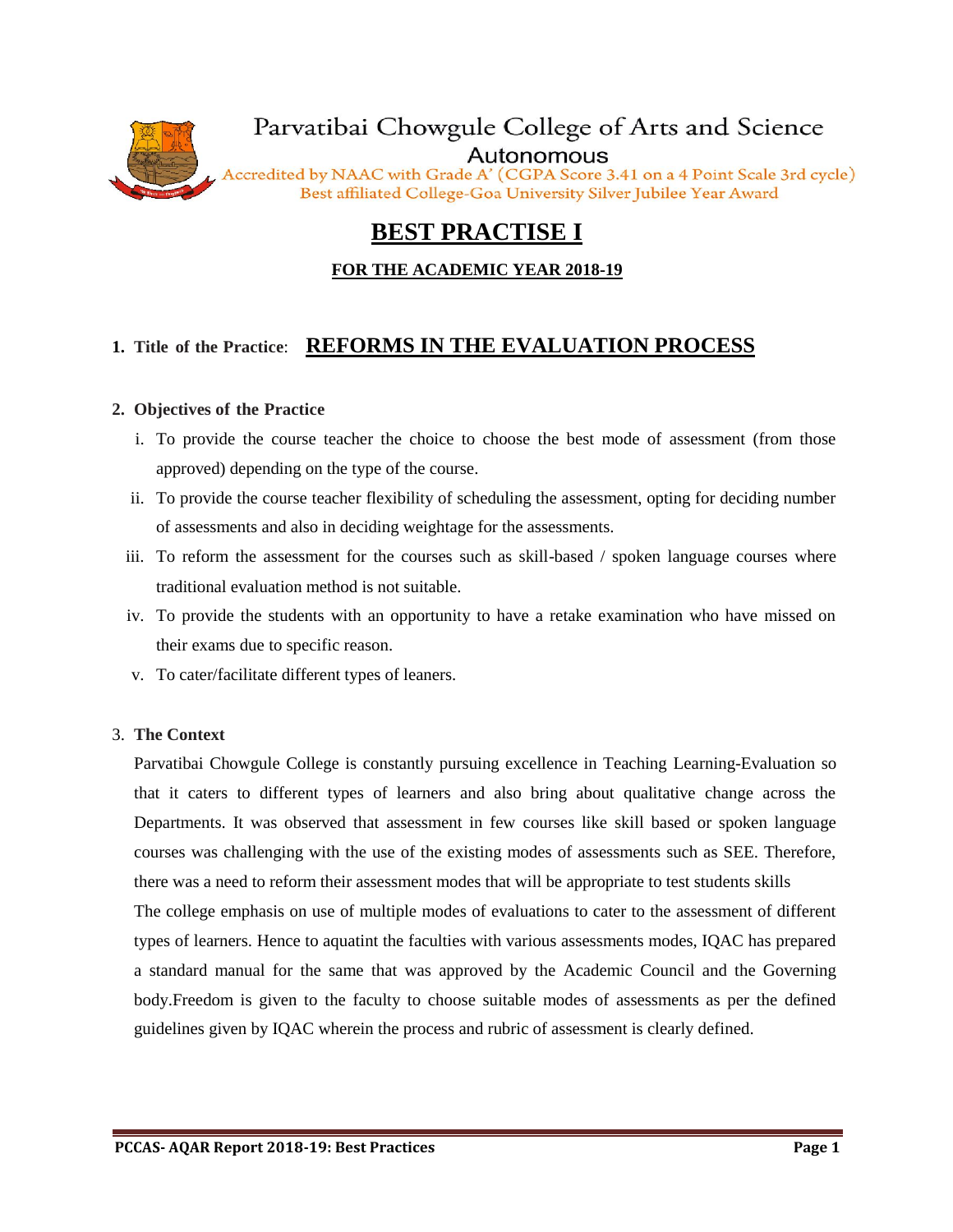### **4. The Practice**

To enable faculty members to adopt different modes of evaluation, the IQAC of the college organized several workshops on 6th and 20th July, 2018 on Modes of Evaluation / Assessments. that explained about 15 different modes which are listed below:

- OPEN BOOK EXAM (OBE) allow student to take notes, texts or resource material into an exam hall. It is focused on one's ability to find and apply information and knowledge and think critically (assessing higher cognitive abilities of a student)
- MULTIPLE CHOICE QUESTIONS (MCQ) are usually used as formative assessments.
- STUDENT PRESENTATIONS used to assess student learning in individual or group work/research projects. Presentation is an effective method to improve students at public speaking.
- SHORT ANSWER QUESTIONS are commonly used in examinations to assess the basic knowledge and understanding (low cognitive levels) of a topic before more in depth assessment questions are asked on the topic.
- ASSIGNMENTS It is an instructional technique comprises the guided information, self-learning, writing skills and report preparation among the leaner.
- PORTFOLIOS is a developmental process; thus, it is not only the product that the student or teacher assess upon but also the learning process in which the student develops during the given period.
- CASE STUDY is to help students demonstrate the theoretical concepts in real –life issues.
- GOBBET can often be a passage of literature, an image, a cartoon, a photograph, a ma or an artefact which provides a context for analysis, translation or discussion in an assessment.
- POSTER /CHART / MODEL is a process of showing content and the findings of a topic to an audience or a group of audiences at different times. It is often used to assess student learning in group research projects.
- CONCEPT / MIND MAPS is a hierarchical form of structure diagram that illustrates conceptual knowledge and their relationships with a specific topic from general to specific concepts.
- ASSIGNEMENT involves methodical process of formulating an outline consisting of Abstract, Introduction, Discussion, Conclusion and Bibliography.
- PRACTICAL provide students a comprehensive understanding of practical knowledge and also promotes research-based learning.
- PROBLEM BASED LEARNING is a student-centred approach in which students learn about a subject by working in groups to solve an open-ended problem.
- PROJECT BASED LEARNING
- ENACT / SKIT / DEMO help students to apply theoretical concepts to field activity, promotes.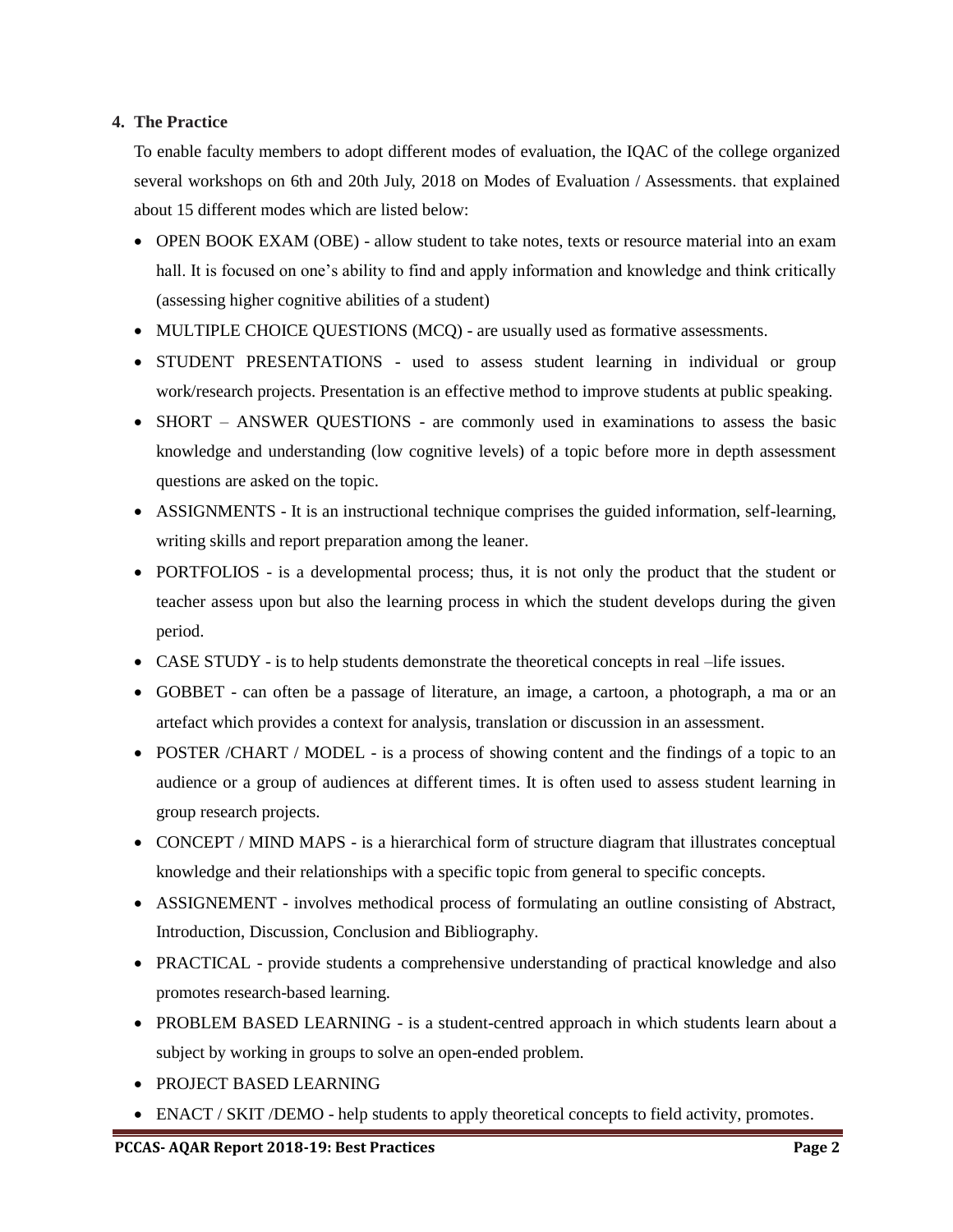### 5. **Evidence of Success**

- Various evaluation methods like Flipped classroom, Gobbet, experiential learning, assignments, problem based learning etc were adapted by various departments wherein through these activities, the students developed team-work skill, conceptual skills, Improves critical thinking and became self-learners, Through the use of Experiential learning, students of Sociology made literate the illiterates under the paper title 'Sociology of education'. The students taught them basics like their names, signature, filling bank forms, etc. Student's progression in various foreign Universities indicates that our students are well aquatinted with the foreign T-L-E techniques as it was similar to us.
- Faculties have published their research finding on the success of use of various modes of evaluation:
- Sawant N N, Fernandes Dwayne, Patil V & Ferrao A (2018) Student's Engagement In Learning: Student's Perspective Towards Assignment Writing,Research Journal For Interdisciplinary Studies, 75-80.
- Faculties were invited as resource person to conduct workshops on assignment writing, hands-on workshop for the faculty members of Gogate Joglekar College, Ratnagiri Maharashtra on 'Problem Based Learning-Pedagogical tool for T-L-E' and workshop for faculty members of Carmel College, Nuvem Goa on 'Integration of Blooms Taxonomy in T-L-E'.
- Academic Administrative Audit Report (AAA) report indicates that on an average 5 types of assessment modes are used and also faculty member adhere to the process of declaring in-advance the details of assessment dates, modes, rubrics on CLAAP/Google classroom.

### 6. **Problems Encountered and Resources Required**

- Various challenges that were faced during the initial stage such as identifying the modes of assessment, and how each mode of assessment can be effectively used by the course teacher as per the need of the course outcome.
- The problems encountered by the teachers are in terms of resources pertaining to the ITC tools, training to use the ITC tools.
- Multiple types of learners needed to be oriented properly thereby making the process time consuming.
- Motivating all the students to use the ITC is a challenge.
- Team work spirit and critical thinking skills in solving problems.
- Extensive practice work is required on part of the faculty members to design the various teaching learning and evaluation hand in hand.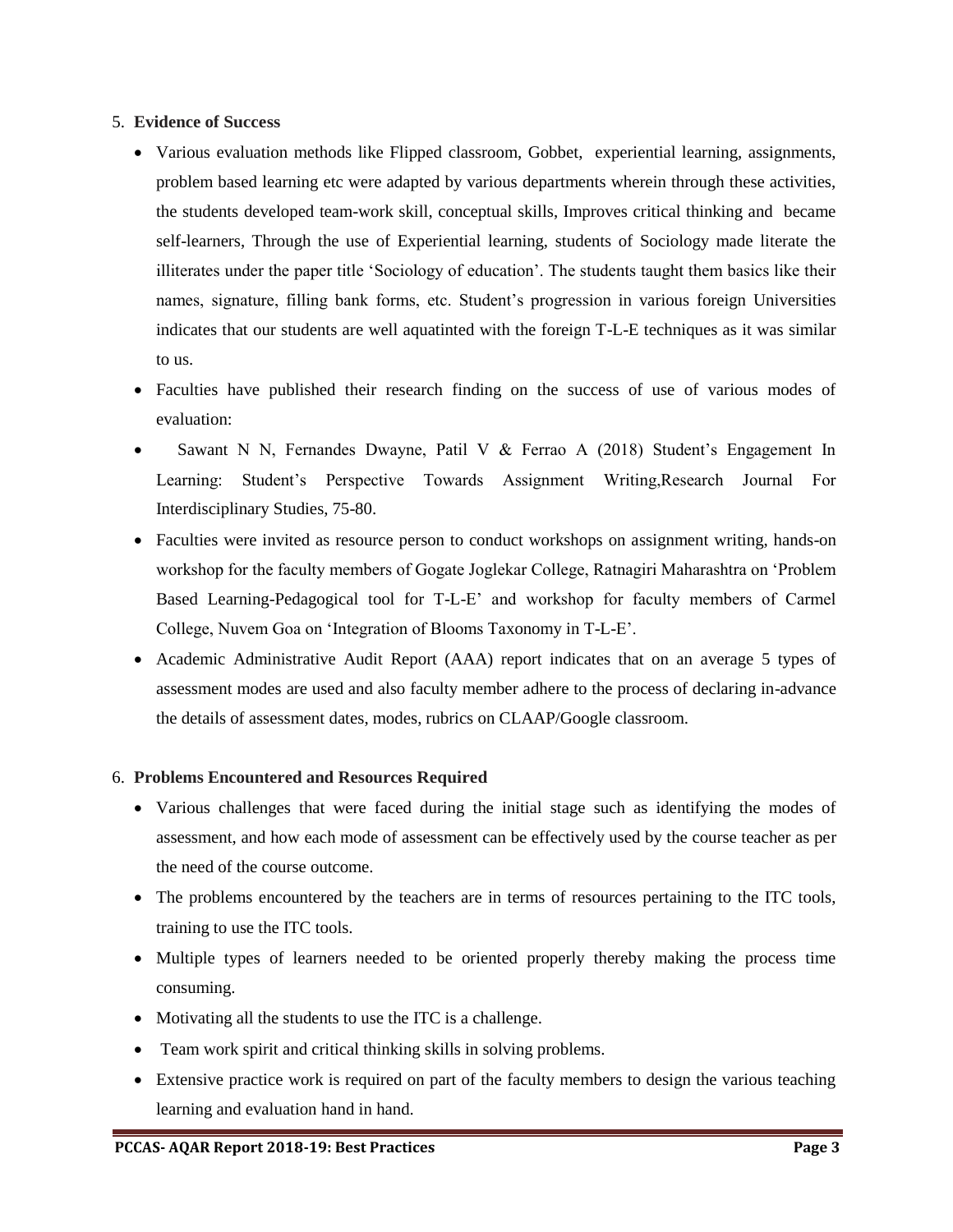## **BEST PRACTISE II**

### **FOR THE ACADEMIC YEAR 2018-19**

## **1. Title of the Practice: INTERNSHIP INDUSTRY EXPERIENCE**

### **2. Objectives of the Practice**

- i. To provide training and experiential learning opportunities to the students for the development of skills with respect to their specific subject/course.
- ii. To provide students with hands on experience that encourages and provides space to the development of professional identity and competency.
- iii. To provide an opportunity to understand the developed skills like team work, time managenment, professional ethics etc. for the students with one's self and develop a sense of responsibility and accountability.
- iv. To co-relate theoretical knowledge to practical/work environment situation.

### 3. **The Context**

There has been continual debate that graduate lacks skills to be employable. The present exisiting higher education is more theortical and lacks instilling skills like team work, professional ethics, deep subject based knowledge and ability to learn new things. Therefore, an interface between institutions and industry is a way forwards Academia – Industry linkages through professional talks, individual visits, guest lectures are some of the possible options but internship is more valid and relevant in this context.

#### 4. **The Practice**

Parvatibai Chowgule College of Arts and Science takes pride encouraging students to undergo an Internship Learning Experience. Internships are compulsory under the under Non Evaluative credits. Though internship experience is minimum 120 hours, it equals t o4 credits. Here the students gain an opportunity to showcase or demonstrate their interests and skills with organizations within Goa, outside Goa or even abroad.

Students undertake Internships with industries, Non-Government Organizations (NGO), Academic institutions or government organization.

The College has a dedicated Internship Office that assists students in availing and deciding on various internship opportunities. Students are expected to make choices through guidance from the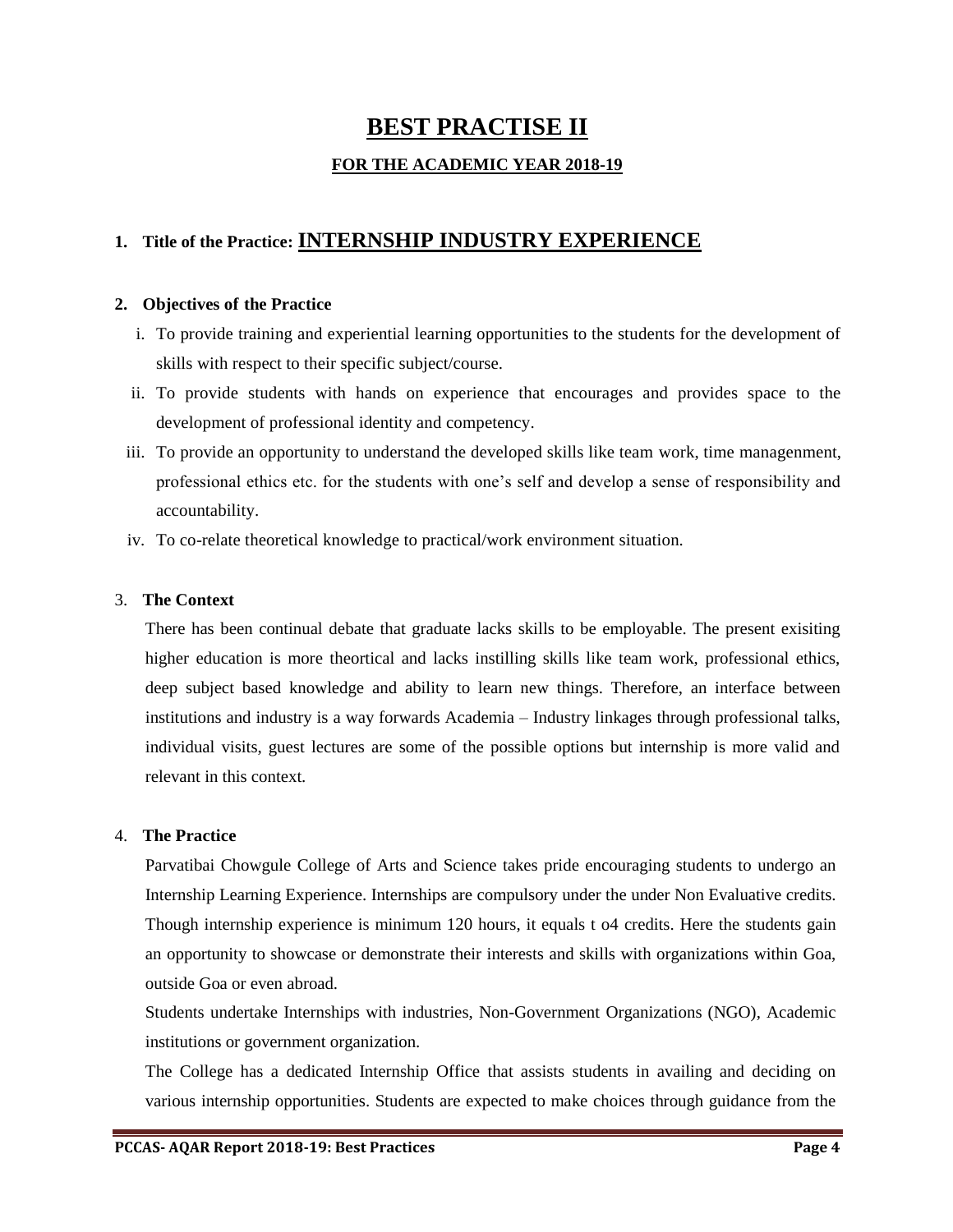Internship Coordinator and the concern head of the department. The office has structured Internship policies.

The Internship Program Coordinators are responsible for the providing the placements and contacts of various industries to the students for their internship. There is a mandatory workshop held for the students at the beginning of the semester prior to their internship to learn about the internship program and the steps they must take before being allowed to participate in an internship.

Lack of exposure: Students are not exposed to various internship opportunities and lack ability to explore The Pre-internship are as follows:

- a. Resume- Here the students are asked to produce a structured resume.
- b. Covering letter
- c. Health certificate from a Local General Practitioner declaring the student physically fit to undergo internship.
- d. Attendance sheet of Free 10 Meditation sessions attended at College.

After this a Personal/Group counseling session is done where the student are given guidelines before joining the organization. The college then provide**s** an Internship request Letter to the concerned organization.

**During the Internship** the Internship office / department internship coordinator discusses students' performance and wellbeing with concern stakeholders. Necessary guidance and support is provided if required.

**After completing the Internship** Students are expected to write an Internship Report and submit an Internship certificate / Letter of Commendation from the organisation confirming completion of minimum of 120 hour of Internship.

The Internship program is one of its kind and probably the first in the general stream of Arts and sciences in Goa where students are exposed to real work environment and can get hands on skills required for the future.

### 5. **Evidence of Success**

In the academic year 2018 – 2019, total student of 237 students have successfully completed their Internships in reputed organization in various sectors across the various parts of Goa and India.

During post internships reviews, students have cherished the learning and the exposure while Industry reviews are every welcoming and appreciative of the high quality, dedication and professional attitude of our students. Considering trends indicate that students have been able to understand the importance of Internships and hence many of them have completed more than the mandatory hours.